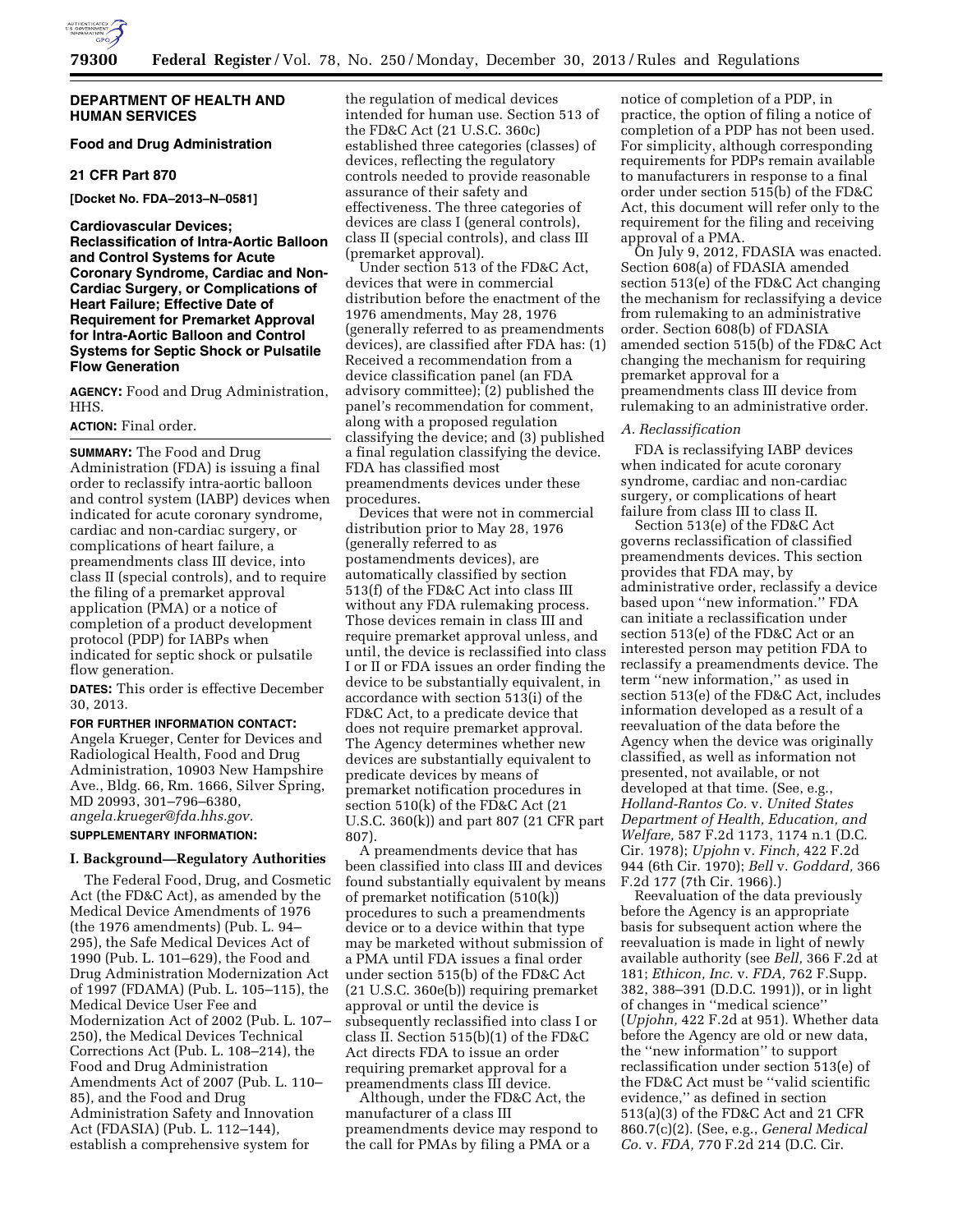1985); *Contact Lens Manufacturers Association* v. *FDA,* 766 F.2d 592 (D.C. Cir. 1985), cert. denied, 474 U.S. 1062 (1986).)

FDA relies upon ''valid scientific evidence'' in the classification process to determine the level of regulation for devices. To be considered in the reclassification process, the ''valid scientific evidence'' upon which the Agency relies must be publicly available. Publicly available information excludes trade secret and/or confidential commercial information, e.g., the contents of a pending PMA. (See section 520(c) of the FD&C Act (21 U.S.C. 360j(c)).) Section 520(h)(4) of the FD&C Act, added by FDAMA, provides that FDA may use, for reclassification of a device, certain information in a PMA 6 years after the application has been approved. This can include information from clinical and preclinical tests or studies that demonstrate the safety or effectiveness of the device but does not include descriptions of methods of manufacture or product composition and other trade secrets.

Section 513(e)(1) of the FD&C Act sets forth the process for issuing a final order. Specifically, prior to the issuance of a final order reclassifying a device, the following must occur: (1) Publication of a proposed order in the **Federal Register**; (2) a meeting of a device classification panel described in section 513(b) of the FD&C Act; and (3) consideration of comments to a public docket. FDA held a meeting of a device classification panel described in section 513(b) of the FD&C Act with respect to IABP devices on December 5, 2012 (the 2012 Panel). The 2012 Panel recommended that IABP devices indicated for acute coronary syndrome, cardiac and non-cardiac surgery, or complications of heart failure be reclassified to class II with special controls. The 2012 Panel agreed with FDA's conclusion that the available scientific evidence is adequate to support the safety and effectiveness of IABP devices indicated for acute coronary syndrome, cardiac and noncardiac surgery, or complications of heart failure. The 2012 Panel further agreed that the special controls identified by FDA were appropriate to mitigate the relevant risks to health for this use. FDA published a proposed order in the **Federal Register** of June 19, 2013 (78 FR 36702) (the 2013 proposed order). FDA received and has considered one comment on the 2013 proposed order as discussed in section II of this document. Therefore, FDA has met this requirement under section 513(e)(1) of the FD&C Act.

## *B. Requirement for Premarket Approval Application*

FDA is requiring PMAs for IABP devices when indicated for septic shock or pulsatile flow generation.

Section 515(b)(1) of the FD&C Act sets forth the process for issuing a final order. Specifically, prior to the issuance of a final order requiring premarket approval for a preamendments class III device, the following must occur: (1) Publication of a proposed order in the **Federal Register**; (2) a meeting of a device classification panel described in section 513(b) of the FD&C Act; and (3) consideration of comments from all affected stakeholders, including patients, payers, and providers. FDA held a meeting of a device classification panel described in section 513(b) of the FD&C Act with respect to IABP devices on December 5, 2012. The 2012 Panel recommended that IABP devices when indicated for septic shock or pulsatile flow generation remain in class III (subject to premarket approval application). The 2012 Panel supported FDA's conclusion that the effectiveness of IABP devices when indicated for septic shock or pulsatile flow generation has not been established through adequate scientific evidence. FDA published the 2013 proposed order on June 19, 2013 (78 FR 36702). FDA received and has considered one comment on the 2013 proposed order as discussed in section II of this document, and therefore, has met this requirement under section 515(b)(1) of the FD&C Act.

Section 515(b)(2) of the FD&C Act provides that a proposed order to require premarket approval shall contain: (1) The proposed order, (2) the proposed findings with respect to the degree of risk of illness or injury designed to be eliminated or reduced by requiring the device to have an approved PMA or a declared completed PDP and the benefit to the public from the use of the device, (3) an opportunity for the submission of comments on the proposed order and the proposed findings, and (4) an opportunity to request a change in the classification of the device based on new information relevant to the classification of the device. The 2013 proposed order satisfies these requirements.

Section 515(b)(3) of the FD&C Act provides that FDA shall, after the close of the comment period on the proposed order, consideration of any comments received, and a meeting of a device classification panel described in section 513(b) of the FD&C Act, issue a final order to require premarket approval or publish a document terminating the proceeding together with the reasons for such termination. If FDA terminates the proceeding, FDA is required to initiate reclassification of the device under section 513(e) of the FD&C Act, unless the reason for termination is that the device is a banned device under section 516 of the FD&C Act (21 U.S.C. 360f).

A preamendments class III device may be commercially distributed without a PMA until 90 days after FDA issues a final order (a final rule issued under section 515(b) of the FD&C Act prior to the enactment of FDASIA is considered to be a final order for purposes of section 501(f) of the FD&C Act (21 U.S.C. 351(f))) requiring premarket approval for the device, or 30 months after final classification of the device under section 513 of the FD&C Act, whichever is later. For IABP devices, the preamendments class III devices that are the subject of this final order, the later of these two time periods is the 90-day period. Since these devices were classified in 1980, the 30-month period has expired (45 FR 7966; February 5, 1980). Therefore, section 501(f)(2)(B) of the FD&C Act requires that a PMA for such device be filed within 90 days of the date of issuance of this final order. If a PMA is not filed for such device within 90 days after the issuance of this final order, the device will be deemed adulterated under section 501(f) of the FD&C Act.

Also, a preamendments device subject to the order process under section 515(b) of the FD&C Act is not required to have an approved investigational device exemption (IDE) (see part 812 (21 CFR part 812)) contemporaneous with its interstate distribution until the date identified by FDA in the final order requiring the filing of a PMA for the device. At that time, an IDE is required only if a PMA has not been filed. If the manufacturer, importer, or other sponsor of the device submits an IDE application and FDA approves it, the device may be distributed for investigational use. If a PMA is not filed by the later of the two dates, and the device is not distributed for investigational use under an IDE, the device is deemed to be adulterated within the meaning of section 501(f)(1)(A) of the FD&C Act, and subject to seizure and condemnation under section 304 of the FD&C Act (21 U.S.C. 334) if its distribution continues. Other enforcement actions include, but are not limited to, the following: Shipment of devices in interstate commerce will be subject to injunction under section 302 of the FD&C Act (21 U.S.C. 332) and the individuals responsible for such shipment will be subject to prosecution under section 303 of the FD&C Act (21 U.S.C. 333). FDA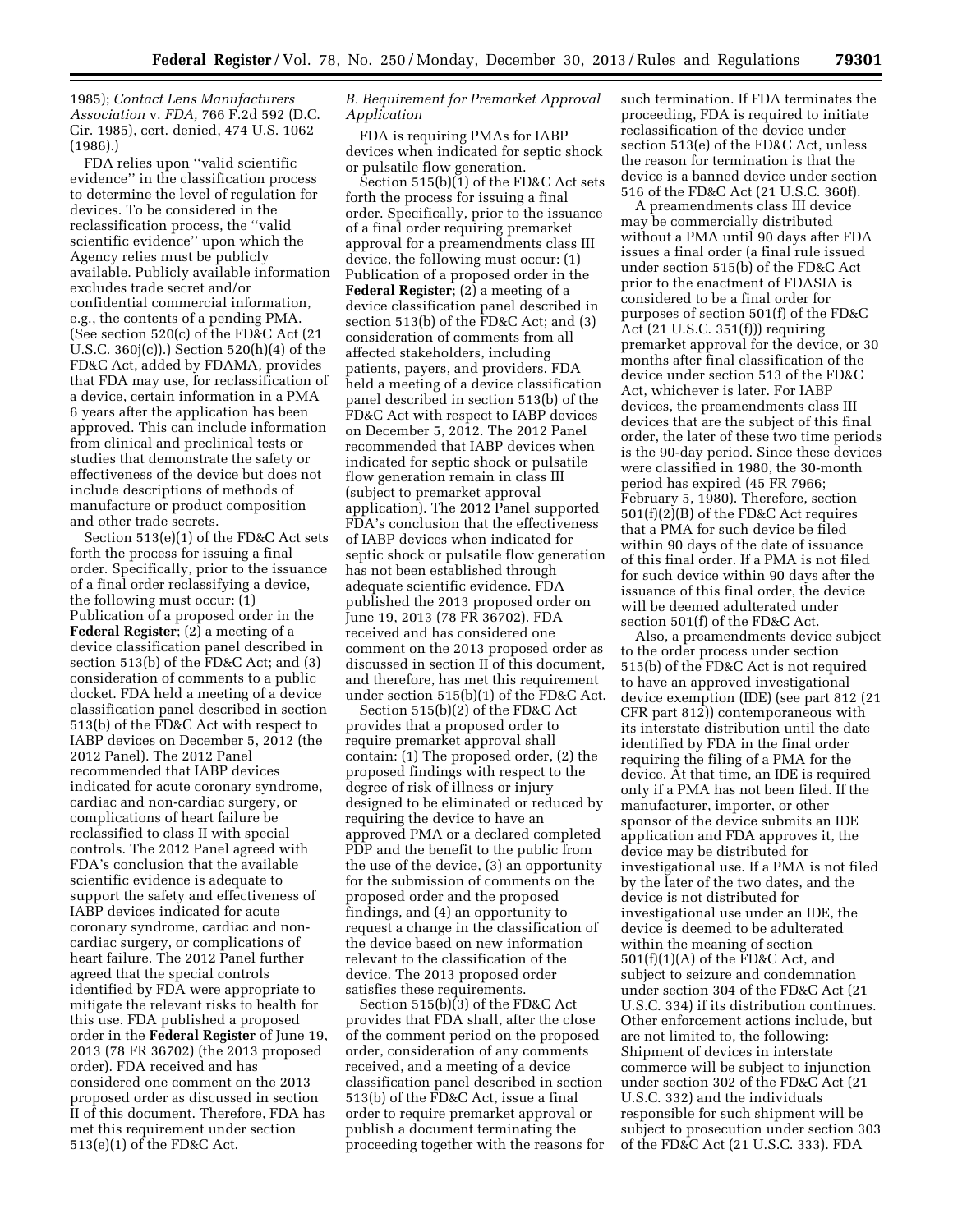requests that manufacturers take action to prevent the further use of devices for which no PMA has been filed.

## **II. Public Comments in Response to the Proposed Order**

In response to the 2013 proposed order to reclassify IABP devices when indicated for acute coronary syndrome, cardiac and non-cardiac surgery, or complications of heart failure, and require the filing of a PMA or a notice of completion of a PDP for IABP devices when indicated for septic shock or pulsatile flow generation, FDA received one comment. The comment supported FDA's intent to call for PMAs for IABP devices when indicated for septic shock or pulsatile flow generation, but disagreed with FDA's intent to reclassify IABP devices when indicated for acute coronary syndrome, cardiac and noncardiac surgery, or complications of heart failure, stating that the risks to health are ''serious,'' and ''special controls are inadequate to provide reasonable assurance of safety and effectiveness for these complex, lifesupporting devices.''

FDA disagrees with this comment. According to section 513(a)(1)(C) of the FD&C Act, a class III device is defined as a device which (1) ''cannot be classified as a class I device because insufficient information exists to determine that the application of general controls are sufficient to provide reasonable assurance of the safety and effectiveness of the device,'' and (2) ''cannot be classified as a class II device because insufficient information exists to determine that the special controls

. . . would provide reasonable assurance of its safety and effectiveness,'' and (3) ''is purported or represented to be for a use in supporting or sustaining human life or for a use which is of substantial importance in preventing impairment of human health,'' or (4) ''presents a potential unreasonable risk of illness or injury.'' Although FDA considers IABP devices to be life-supporting, a viewpoint which was supported by the 2012 Panel, FDA believes that, based on the available evidence, that special controls, in addition to general controls, would be sufficient to provide a reasonable assurance of safety and effectiveness, and there is not an unreasonable risk of illness or injury for IABP devices when indicated for acute coronary syndrome, cardiac and non-cardiac surgery, or complications of heart failure. The 2012 Panel agreed with FDA's conclusions and provided the following rationale for recommending that these devices be reclassified to class II: (1) There is a wealth of clinical experience that attests

to the benefit of the device; (2) there is an important advantage to use of intraaortic balloon counter-pulsation to provide hemodynamic stability or protection from ischemia in precarious or unstable patients; and (3) the recommended special controls will mitigate the health risks associated with the device. Therefore, FDA disagrees that IABP devices when indicated for acute coronary syndrome, cardiac and non-cardiac surgery, or complications of heart failure should be classified as class III devices. FDA believes that the identified special controls mitigate the risks to health and provide a reasonable assurance of safety and effectiveness for this patient population with high morbidity and mortality.

The commenter also provided a summary of recalls and adverse event reports in FDA's Manufacturer and User Facility Device Experience (MAUDE) database for this device type to support their perspective that reclassification is inappropriate for IABP devices when indicated for acute coronary syndrome, cardiac and non-cardiac surgery, or complications of heart failure. FDA is aware of this data, fully considered this information prior to the proposed reclassification, and presented this information to the 2012 Panel. As such, this is not new information which would have a bearing on FDA's decision to reclassify IABP devices when indicated for acute coronary syndrome, cardiac and non-cardiac surgery, or complications of heart failure from class III to class II.

The commenter further notes that ''A major problem with this proposed order is that it splits the device into two classifications (Class III and Class II) . . . down-classification for any indication would create an enormous and dangerous loophole that would allow manufacturers to avoid the more rigorous PMA review process.'' FDA disagrees with this comment. FDA does not regulate the practice of medicine but rather regulates the use of a device as indicated by the party offering the device for interstate commerce. The indications for IABP devices are limited by the codified classification.

The commenter also states that ''the down-classification of these devices means that companies manufacturing new models with unique characteristics in the future would not be required to provide that their products are safe or effective.'' The commenter suggests that classification to class II (special controls) precludes FDA from requesting clinical data for these devices. FDA disagrees with this comment. FDA believes that the proposed special controls provide a

reasonable assurance of safety and effectiveness for IABP devices that feature similar technology when indicated for acute coronary syndrome, cardiac and non-cardiac surgery, or complications of heart failure. FDA is also not precluded from requesting clinical data for IABP devices where it is necessary to demonstrate substantial equivalence.

#### **III. The Final Order**

Under sections 513(e) and 515(b) of the FD&C Act, FDA is adopting its findings as published in the preamble to the 2013 proposed order. FDA is issuing this final order to require the filing of a PMA or a notice of completion of a PDP for IABP devices when indicated for septic shock or pulsatile flow generation. In addition, FDA is issuing this final order to reclassify IABP devices when indicated for acute coronary syndrome, cardiac and noncardiac surgery, or complications of heart failure from class III to class II and establish special controls. This final order will revise part 870 (21 CFR part 870).

Under the final order, a PMA or a notice of completion of a PDP is required to be filed on or before 90 days after the date of publication of the final order in the **Federal Register**, for any of these class III preamendments devices that were in commercial distribution before May 28, 1976, or that has been found by FDA to be substantially equivalent to such a device on or before 90 days after the date of publication of the final order in the **Federal Register**. An approved PMA or a declared completed PDP is required to be in effect for any such devices on or before 180 days after FDA files the application. Any other class III preamendments device subject to this order that was not in commercial distribution before May 28, 1976, is required to have an approved PMA or a declared completed PDP in effect before it may be marketed.

If a PMA or a notice of completion of a PDP for any of the class III preamendments devices is not filed on or before the 90th day past the effective date of this regulation, that device will be deemed adulterated under section 501(f)(1)(A) of the FD&C Act, and commercial distribution of the device must cease immediately. The device may, however, be distributed for investigational use, if the requirements of the IDE regulations (part 812) are met.

Following the effective date of this final order, firms submitting a 510(k) premarket notification for an IABP device when indicated for acute coronary syndrome, cardiac and noncardiac surgery, or complications of